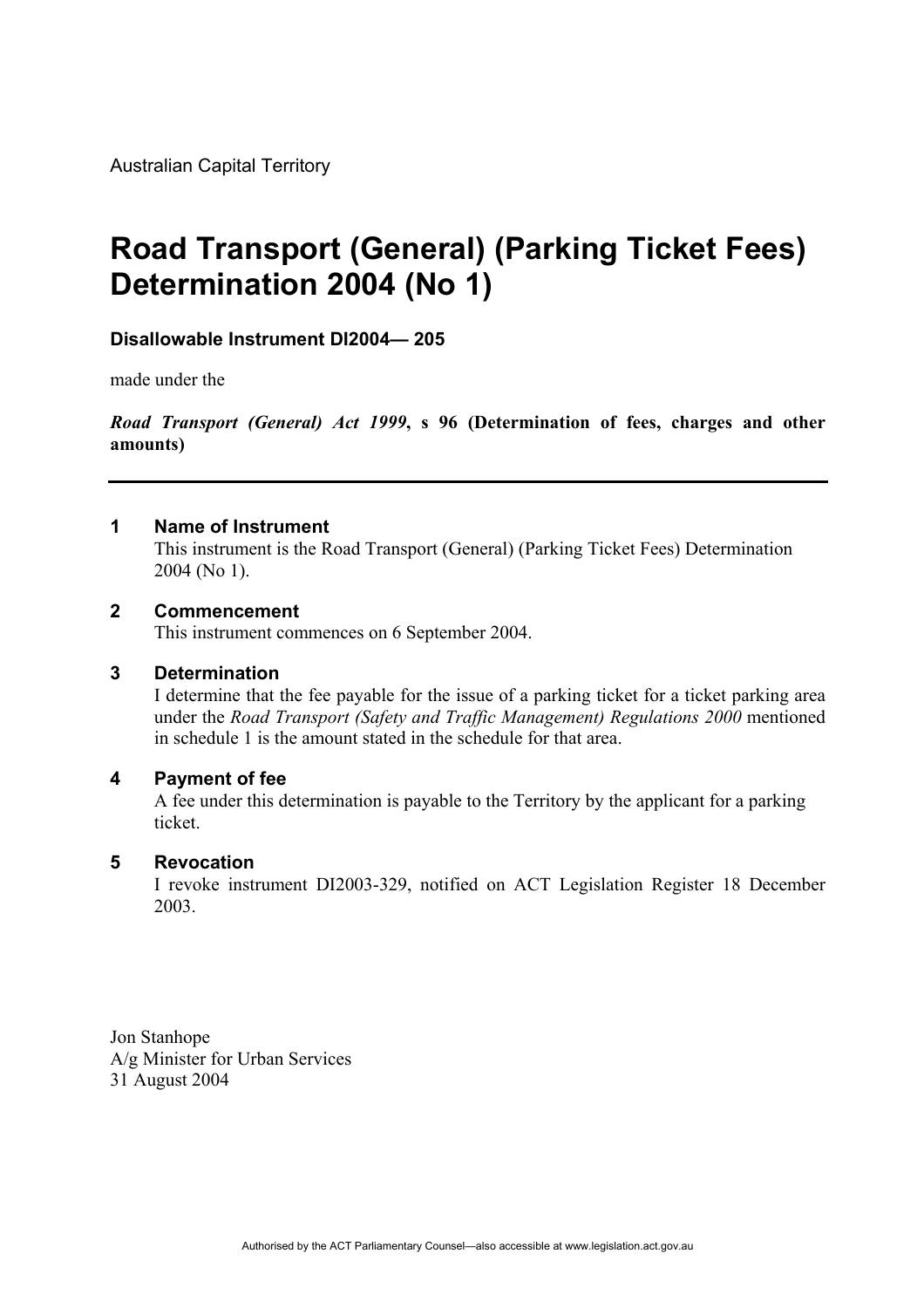#### **Schedule 1**

## **City CBD – (Zone A)**

| <b>Ticket parking area</b> | <b>Description</b> | <b>Block</b> | <b>Section</b> | <b>Division</b> | <b>Fee</b>             |
|----------------------------|--------------------|--------------|----------------|-----------------|------------------------|
| • Carpark $32$             | Multistay          | 4            | 19             | City            | $1st$ hour = \$1.10    |
| • Carpark $35$             | Multistay          | 13           | 63             | City            | $2nd$ hour = \$1.10    |
|                            |                    |              |                |                 | $3^{rd}$ hour = \$1.65 |
|                            |                    |              |                |                 | $4^{th}$ hour = \$1.65 |
|                            |                    |              |                |                 |                        |

All day rate  $=$  \$9.00

# **City CBD – (Zone B)**

| <b>Ticket parking area</b>                                      | <b>Description</b> | <b>Block</b> | <b>Section</b> | <b>Division</b> | Fee                    |
|-----------------------------------------------------------------|--------------------|--------------|----------------|-----------------|------------------------|
| $\bullet$ Carpark 6                                             | Multistay          | 2            | 68             | City            | $1st hour = $1.10$     |
| $\bullet$ Carpark 7                                             | Multistay          | $\mathbf{I}$ | 21             | City            | $2nd hour = $1.10$     |
| $\bullet$ Carpark 8                                             | Multistay          | 3            | 30             | City            | $3^{rd}$ hour = \$1.65 |
| • Carpark $11$ – Mort St, between<br>Elouera St and Cooyong St8 | Multistay          | N/A          | N/A            | <b>Braddon</b>  | $4^{th}$ hour = \$1.65 |
| $\bullet$ Carpark 15                                            | Multistay          | 12, 17 & 18  | 63             | City            |                        |
| • Carpark $16$                                                  | Multistay          | 5 & 6        | 37             | City            | All day rate = $$6.70$ |
| $\bullet$ Carpark 18                                            | Multistay          | 11           | 19             | City            |                        |
| $\bullet$ Carpark 22                                            | Multistay          | 8            | 25             | Turner          |                        |
| $\bullet$ Carpark 27                                            | Multistay          | 18           | 10             | City            |                        |
| $\bullet$ Carpark 28                                            | Multistay          | 2            | 21             | City            |                        |
| $\bullet$ Carpark 33                                            | Multistay          | 6            | 62             | City            |                        |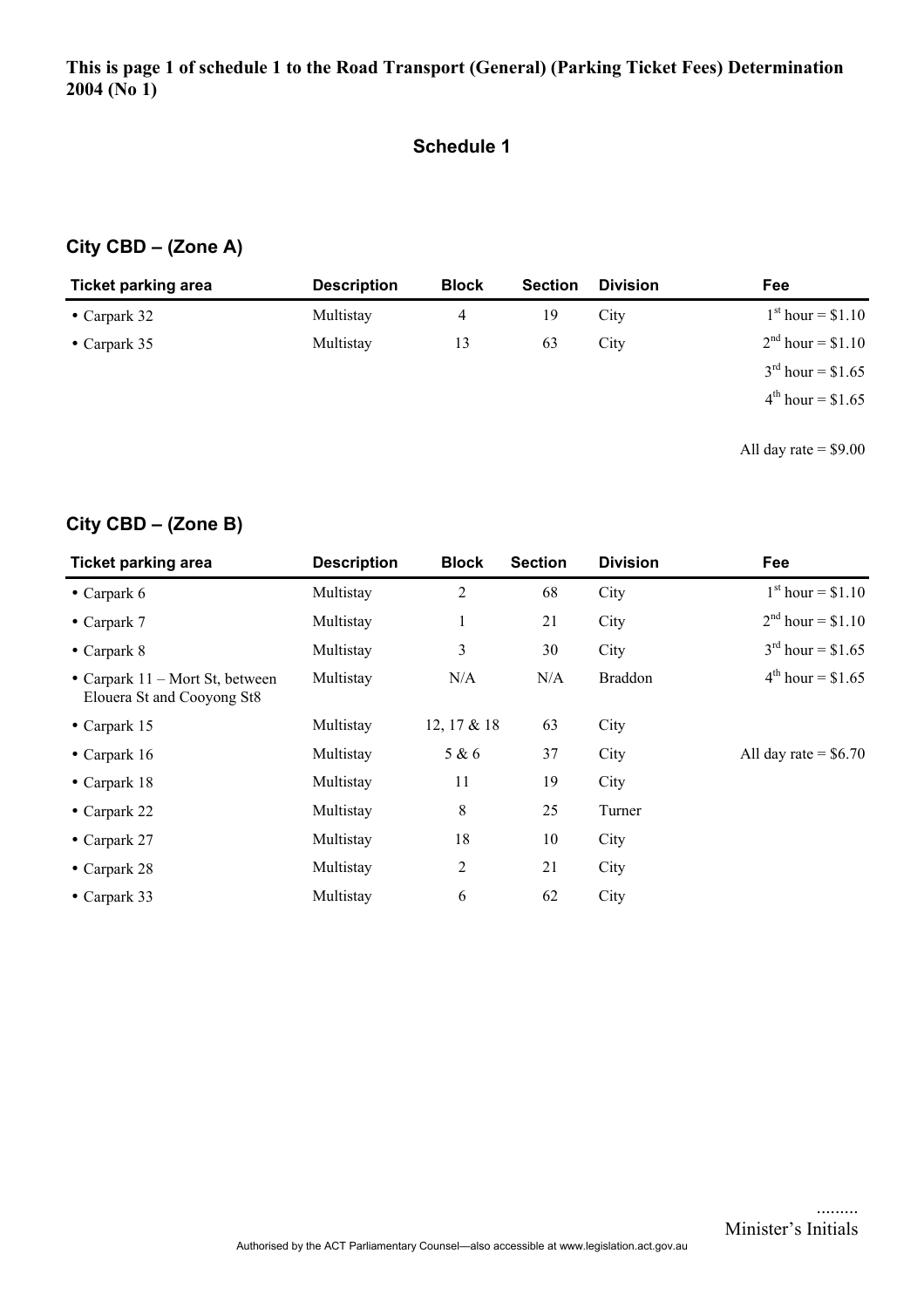#### **This is page 2 of schedule 1 to the Road Transport (General) (Parking Ticket Fees) Determination 2004 (No 1)**

# **City CBD – (Zone C)**

| <b>Ticket parking area</b>                                              | <b>Description</b> | <b>Block</b>   | <b>Section</b> | <b>Division</b> | Fee                     |
|-------------------------------------------------------------------------|--------------------|----------------|----------------|-----------------|-------------------------|
| $\bullet$ Carpark 10                                                    | Multistay          | 11             | 33             | Reid            | $1st$ hour = \$1.10     |
| • Carpark 12                                                            | Multistay          | $\mathbf{1}$   | 24             | City            | $2nd hour = $1.10$      |
| $\bullet$ Carpark 17                                                    | Multistay          | 6              | 3              | Parkes          | $3^{rd}$ hour = \$1.65  |
| $\bullet$ Carpark 19                                                    | Multistay          | $\mathbf{1}$   | 45             | Parkes          | $4^{th}$ hour = \$1.65  |
| $\bullet$ Carpark 20                                                    | Multistay          | 1              | 87             | Acton           |                         |
| $\bullet$ Carpark 20                                                    | Multistay          | 1              | 33             | Acton           | All day rate $=$ \$4.50 |
| • Carpark $21$                                                          | Multistay          | $\overline{2}$ | 20             | City            |                         |
| • Carpark 23 - Mort St, between<br>Girrahween St and Elouera St         | Multistay          | N/A            | N/A            | <b>Braddon</b>  |                         |
| • Carpark 24                                                            | Multistay          | 7              | 8              | <b>Braddon</b>  |                         |
| • Carpark 24 - Girrahween St,<br>between Northbourne Av &<br>Torrens St | Multistay          | N/A            | N/A            | <b>Braddon</b>  |                         |
| $\bullet$ Carpark 25                                                    | Multistay          | 7              | 8              | <b>Braddon</b>  |                         |
| • Carpark 25 - Girrahween St,<br>between Northbourne Av &<br>Torrens St | Multistay          | N/A            | N/A            | <b>Braddon</b>  |                         |
| • Carpark 26 - Watson St, between<br>Masson St & Barry Dr               | Multistay          | N/A            | N/A            | Turner          |                         |
| $\bullet$ Carpark 29                                                    | Multistay          | 7              | 3              | Parkes          |                         |
| • Gorman House - Batman St,<br>between Doonkuna St and<br>Currong St    | Multistay          | N/A            | N/A            | <b>Braddon</b>  |                         |

## **City CBD - Shortstay Off-Street**

| <b>Ticket parking area</b> | <b>Description</b> | <b>Block</b> | <b>Section</b> | <b>Division</b> | Fee                    |
|----------------------------|--------------------|--------------|----------------|-----------------|------------------------|
| • Carpark $30$             | Shortstay          |              |                | City            | $1st$ hour = \$1.10    |
| • Carpark $36$             | Shortstay          | 23           | 19             | City            | $2nd hour = $1.10$     |
|                            |                    |              |                |                 | $3^{rd}$ hour = \$1.65 |
|                            |                    |              |                |                 | $4^{th}$ hour = \$1.65 |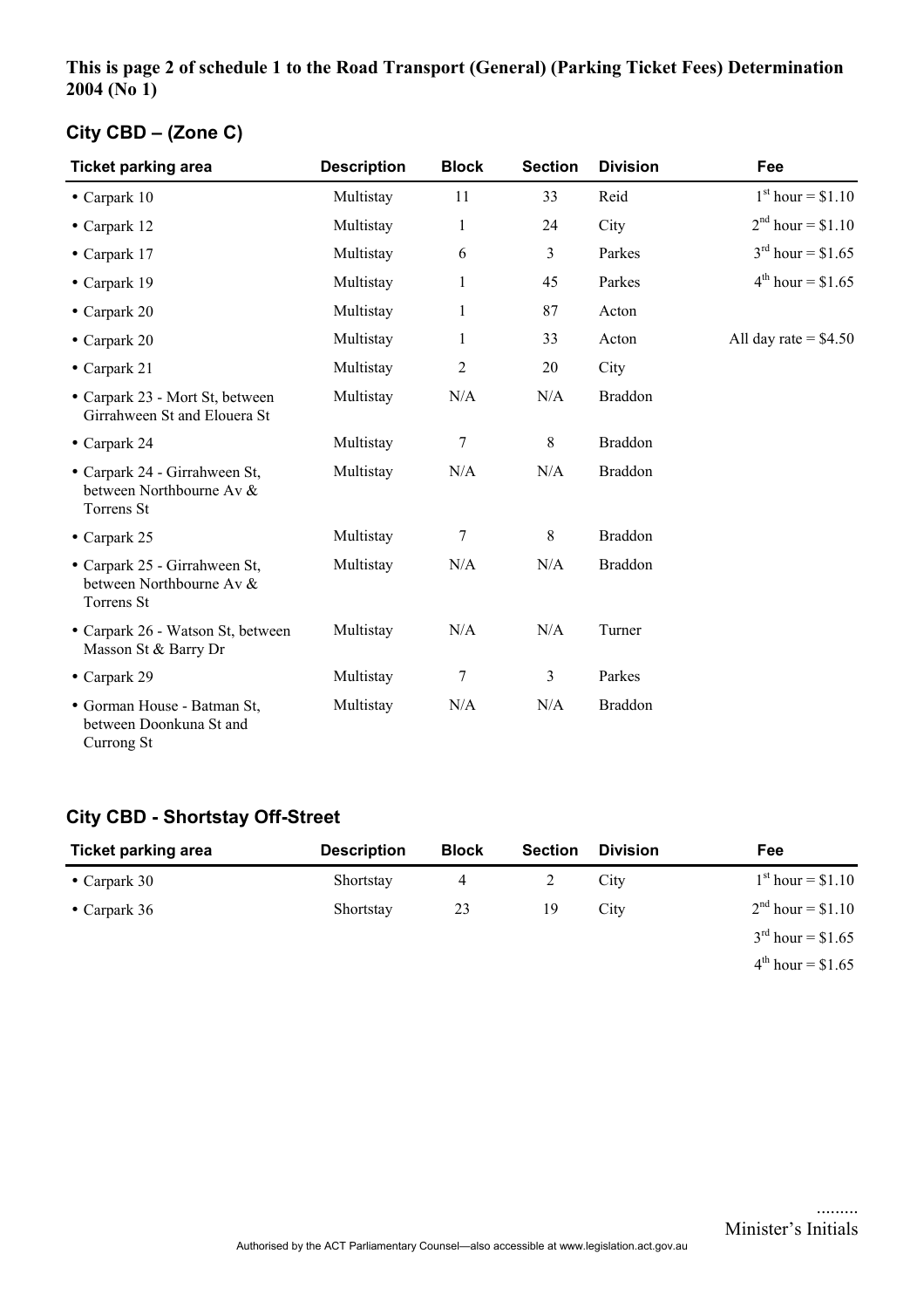#### **This is page 3 of schedule 1 to the Road Transport (General) (Parking Ticket Fees) Determination 2004 (No 1)**

# **City CBD – Shortstay On-Street**

| <b>Ticket parking area</b>                                                            | <b>Description</b> | <b>Block</b> | <b>Section</b> | <b>Division</b> | Fee                   |
|---------------------------------------------------------------------------------------|--------------------|--------------|----------------|-----------------|-----------------------|
| • Genge Street, bounded by Bunda<br>Street & Cooyong Street                           | Shortstay          | N/A          | N/A            | City            | Hourly rate $= $1.20$ |
| • Bunda Street, bounded by Genge<br>Street & Petrie Street                            | Shortstay          | N/A          | N/A            | City            |                       |
| • Street, bounded by Genge Street,<br>Petrie Street, Bunda Street &<br>Cooyong Street | Shortstay          | N/A          | N/A            | City            |                       |

## **Queensland Investment Corporation**

| <b>Ticket parking area</b> | <b>Description</b> | <b>Block</b> | <b>Section</b> | <b>Division</b> | Fee                    |
|----------------------------|--------------------|--------------|----------------|-----------------|------------------------|
| • Carpark $1 - QIC$        | Multistay          |              | 84             | City            | $1st hour = $1.20$     |
| • Carpark $3 - QIC$        | Shortstay          |              | 84             | City            | $2nd$ hour = \$1.20    |
| • Carpark $31 - QIC$       | Shortstay          |              | 84             | City            | $3^{rd}$ hour = \$1.80 |
|                            |                    |              |                |                 | $4^{th}$ hour = \$1.80 |

All day rate  $=$  \$6.70

#### **Phillip CBD - (Zone A)**

| <b>Ticket parking area</b> | <b>Description</b> | <b>Block</b>   | <b>Section</b> | <b>Division</b> | Fee                     |
|----------------------------|--------------------|----------------|----------------|-----------------|-------------------------|
| $\bullet$ Carpark 2        | Multistay          | 14             | 3              | Phillip         | $1st$ hour = \$0.55     |
| $\bullet$ Carpark 3        | Multistay          | $\mathbf{1}$   | 4              | Phillip         | $2nd hour = $1.10$      |
| $\bullet$ Carpark 4        | Multistay          | 3              | 9              | Phillip         | $3^{rd}$ hour = \$1.65  |
| $\bullet$ Carpark 5        | Multistay          | 20             | 6              | Phillip         | $4^{th}$ hour = \$1.65  |
| $\bullet$ Carpark 7        | Multistay          | 4              | 9              | Phillip         |                         |
| $\bullet$ Carpark 8        | Multistay          | 1              | $\tau$         | Phillip         | All day rate $=$ \$4.50 |
| $\bullet$ Carpark 9        | Multistay          | 33             | 80             | Phillip         |                         |
| $\bullet$ Carpark 15       | Multistay          | 6              | 81             | Phillip         |                         |
| $\bullet$ Carpark 15       | Multistay          | 7              | 156            | Phillip         |                         |
| $\bullet$ Carpark 17       | Multistay          | $7, 13 - 16$   | 15             | Phillip         |                         |
| $\bullet$ Carpark 18       | Multistay          | $\overline{2}$ | 105            | Phillip         |                         |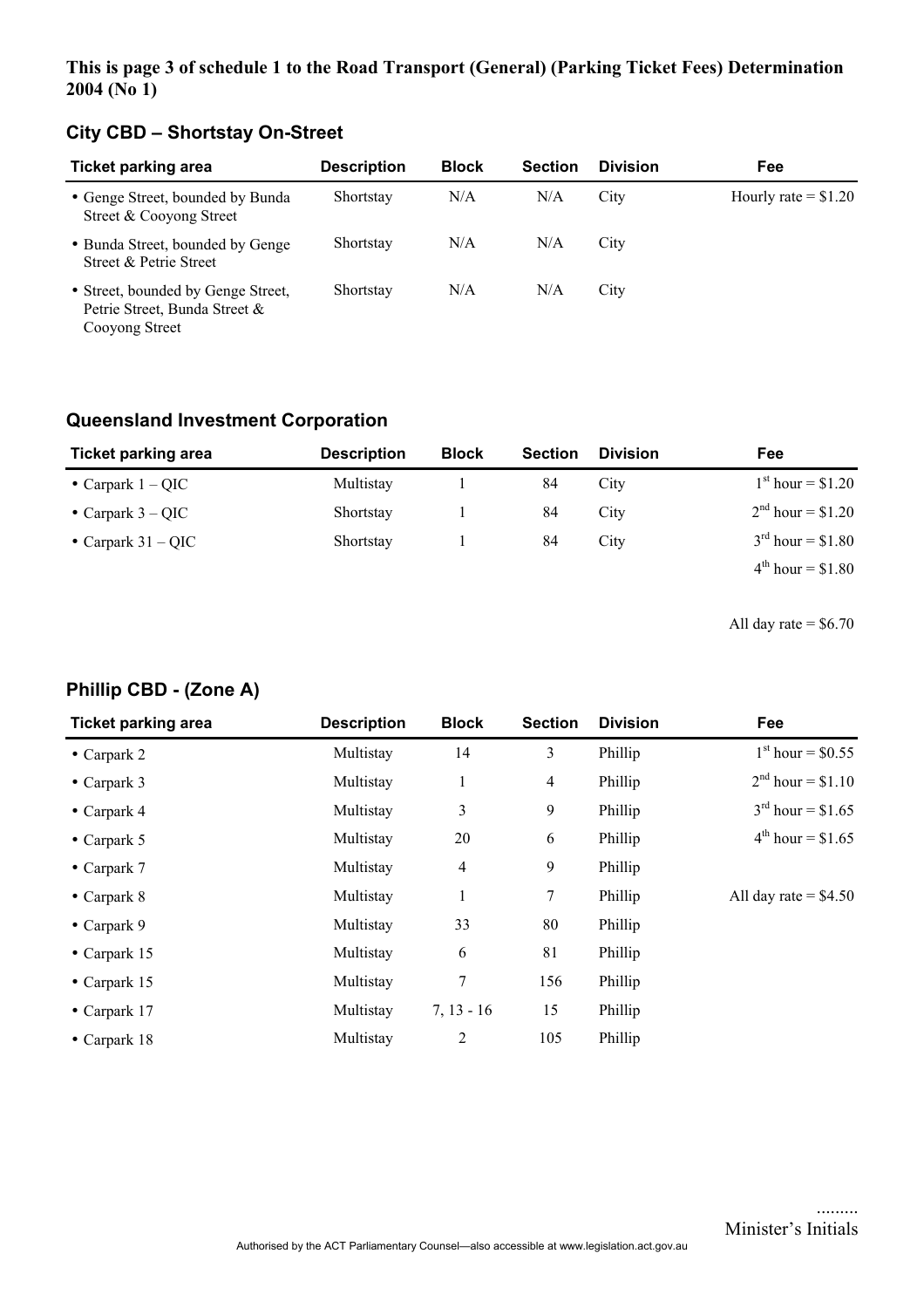#### **This is page 4 of schedule 1 to the Road Transport (General) (Parking Ticket Fees) Determination 2004 (No 1)**

| <b>Ticket parking area</b> | <b>Description</b> | <b>Block</b> | <b>Section</b> | <b>Division</b> | <b>Fee</b>                 |
|----------------------------|--------------------|--------------|----------------|-----------------|----------------------------|
| $\bullet$ Carpark 1        | Multi-stay         |              | 104            | Phillip         | $1^{\rm st}$ hour = \$0.55 |
| • Carpark $10$             | Multistay          | 18 & 30      | 80             | Phillip         | $2nd hour = $1.10$         |
| $\bullet$ Carpark 11       | Multistay          | 29           | 80             | Phillip         | $3^{rd}$ hour = \$1.65     |
| $\bullet$ Carpark 12       | Multistay          | 36           | 80             | Phillip         | $4^{th}$ hour = \$1.65     |
| $\bullet$ Carpark 16       | Multistay          | 11           | 81             | Phillip         |                            |
| $\bullet$ Carpark 16       | Multistay          | 6            | 156            | Phillip         | All day rate $=$ \$3.30    |
| $\bullet$ Carpark 21       | Multistay          | 6            | 108            | Phillip         |                            |
| • Carpark 21               | Multistay          | 7            | 156            | Phillip         |                            |
|                            |                    |              |                |                 |                            |

# **Phillip CBD - (Zone B)**

# **Phillip CBD - Shortstay carparks**

| <b>Ticket parking area</b>                                   | <b>Description</b> | <b>Block</b> | <b>Section</b> | <b>Division</b> | Fee                        |
|--------------------------------------------------------------|--------------------|--------------|----------------|-----------------|----------------------------|
| • Carpark $6$                                                | Shortstay          | 20           | 6              | Phillip         | $1^{\rm st}$ hour = \$0.55 |
| • Carpark 19 - Keltie St, between<br>Bradley St & Corinna St | Shortstay          | N/A          | N/A            | Phillip         | $2nd hour = $1.10$         |
| $\bullet$ Carpark 22                                         | Shortstay          |              | 104            | Phillip         | $3^{rd}$ hour = \$1.65     |
| • Carpark 23                                                 | Shortstay          |              |                | Phillip         | $4^{th}$ hour = \$1.65     |

### **Belconnen CBD – (Zone A) - Off-Street**

| <b>Ticket parking area</b> | <b>Description</b> | <b>Block</b> | <b>Section</b> | <b>Division</b>  | Fee                     |
|----------------------------|--------------------|--------------|----------------|------------------|-------------------------|
| • Carpark $10$             | Multistay          | 8            | 50             | <b>Belconnen</b> | $1^{st}$ hour = \$0.55  |
| • Carpark $11$             | Multistay          | 21           | 52             | <b>Belconnen</b> | $2nd hour = $1.10$      |
| $\bullet$ Carpark 12       | Multistay          | 5 & 6        | 152            | <b>Belconnen</b> | $3^{rd}$ hour = \$1.65  |
| • Carpark $13$             | Multistay          | 77           | 65             | <b>Belconnen</b> |                         |
| $\bullet$ Carpark 14       | Multistay          | 72 & 74      | 65             | <b>Belconnen</b> | All day rate $=$ \$4.50 |
| • Carpark $15$             | Multistay          | 6            | 48             | <b>Belconnen</b> |                         |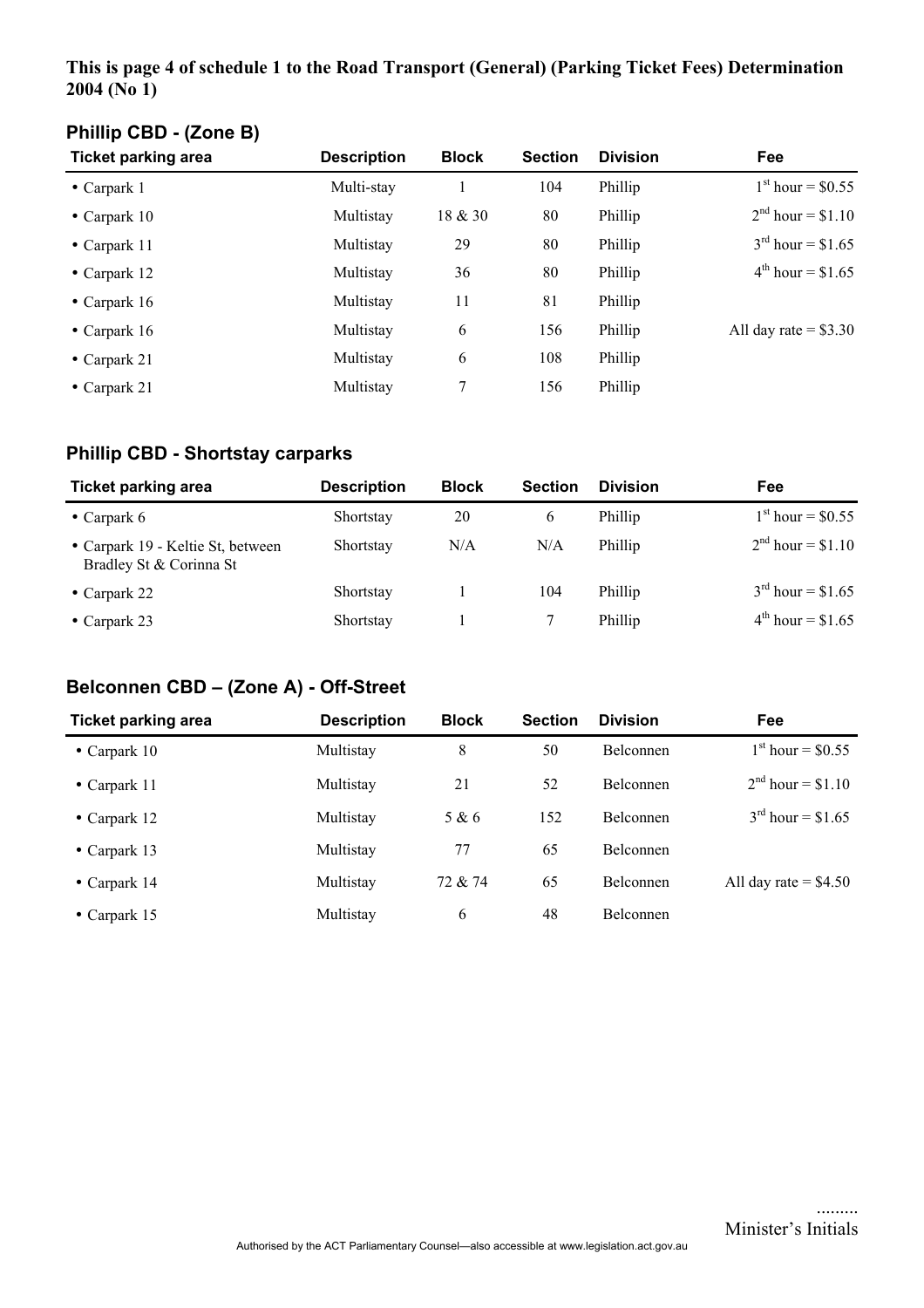#### **This is page 5 of schedule 1 to the Road Transport (General) (Parking Ticket Fees) Determination 2004 (No 1)**

| <b>Ticket parking area</b> | <b>Description</b> | <b>Block</b>   | <b>Section</b> | <b>Division</b>  | Fee                     |
|----------------------------|--------------------|----------------|----------------|------------------|-------------------------|
| $\bullet$ Carpark 1        | Multistay          | 9              | 14             | <b>Belconnen</b> | $1^{st}$ hour = \$0.55  |
| • Carpark $2$              | Multistay          | 13             | 14             | <b>Belconnen</b> | $2^{nd}$ hour = \$1.10  |
| • Carpark $3$              | Multistay          | 7              | 20             | <b>Belconnen</b> | $3^{rd}$ hour = \$1.65  |
| $\bullet$ Carpark 4        | Multistay          | 2              | 22             | Belconnen        |                         |
| $\bullet$ Carpark 5        | Multistay          | $\overline{2}$ | 27             | <b>Belconnen</b> | All day rate $=$ \$3.30 |
| $\bullet$ Carpark 7        | Multistay          | 1              | 11             | Belconnen        |                         |
| $\bullet$ Carpark 8        | Multistay          | 1              | 5              | Belconnen        |                         |
| $\bullet$ Carpark 9        | Multistay          | 10             | 31             | <b>Belconnen</b> |                         |

## **Belconnen CBD – (Zone B) – Off-Street**

## **Belconnen CBD – Multistay parking On-Street**

| <b>Ticket parking area</b>                               | <b>Description</b> | <b>Block</b> | <b>Section</b> | <b>Division</b>  | Fee                    |
|----------------------------------------------------------|--------------------|--------------|----------------|------------------|------------------------|
| • Lathlain St, bounded by Luxton<br>St & Chan St         | Multistay          | N/A          | N/A            | <b>Belconnen</b> | $1^{st}$ hour = \$0.80 |
| • Emu Bank, bounded by Lake<br>Ginninderra & Chandler St | Multistay          | N/A          | N/A            | <b>Belconnen</b> | $2nd$ hour = \$1.10    |
|                                                          |                    |              |                |                  | $3^{rd}$ hour = \$1.65 |

All day rate  $=$  \$4.50

## **Belconnen CBD – Shortstay parking On-Street**

| <b>Ticket parking area</b>                                        | <b>Description</b> | <b>Block</b> | <b>Section</b> | <b>Division</b>  | Fee                        |
|-------------------------------------------------------------------|--------------------|--------------|----------------|------------------|----------------------------|
| • Chan St, bounded by Lathlain St<br>& Benjamin Way               | Shortstay          | N/A          | N/A            | Belconnen        | $1^{st}$ 1/2 hour = \$0.40 |
| • Benjamin Way, bounded by Chan<br>St & College St                | Shortstay          | N/A          | N/A            | <b>Belconnen</b> | $1^{st}$ hour = \$0.80     |
| • Benjamin Way, bounded by<br>Swanson Ct & Emu Bank               | Shortstay          | N/A          | N/A            | <b>Belconnen</b> | $2^{nd}$ hour = \$1.10     |
| • Chandler St, bounded by<br>Benjamin Way & College St            | Shortstay          | N/A          | N/A            | Belconnen        | $3^{rd}$ hour = \$1.65     |
| • Swanson Ct, bounded by<br>Benjamin Way & Chandler St            | Shortstay          | N/A          | N/A            | <b>Belconnen</b> |                            |
| • Cameron Ave, bounded by<br>Benjamin Way & Eastern Valley<br>Way | Shortstay          | N/A          | N/A            | Belconnen        |                            |
| • Emu Bank, bounded by Benjamin<br>Way & Veryard Cl               | Shortstay          | N/A          | N/A            | Belconnen        |                            |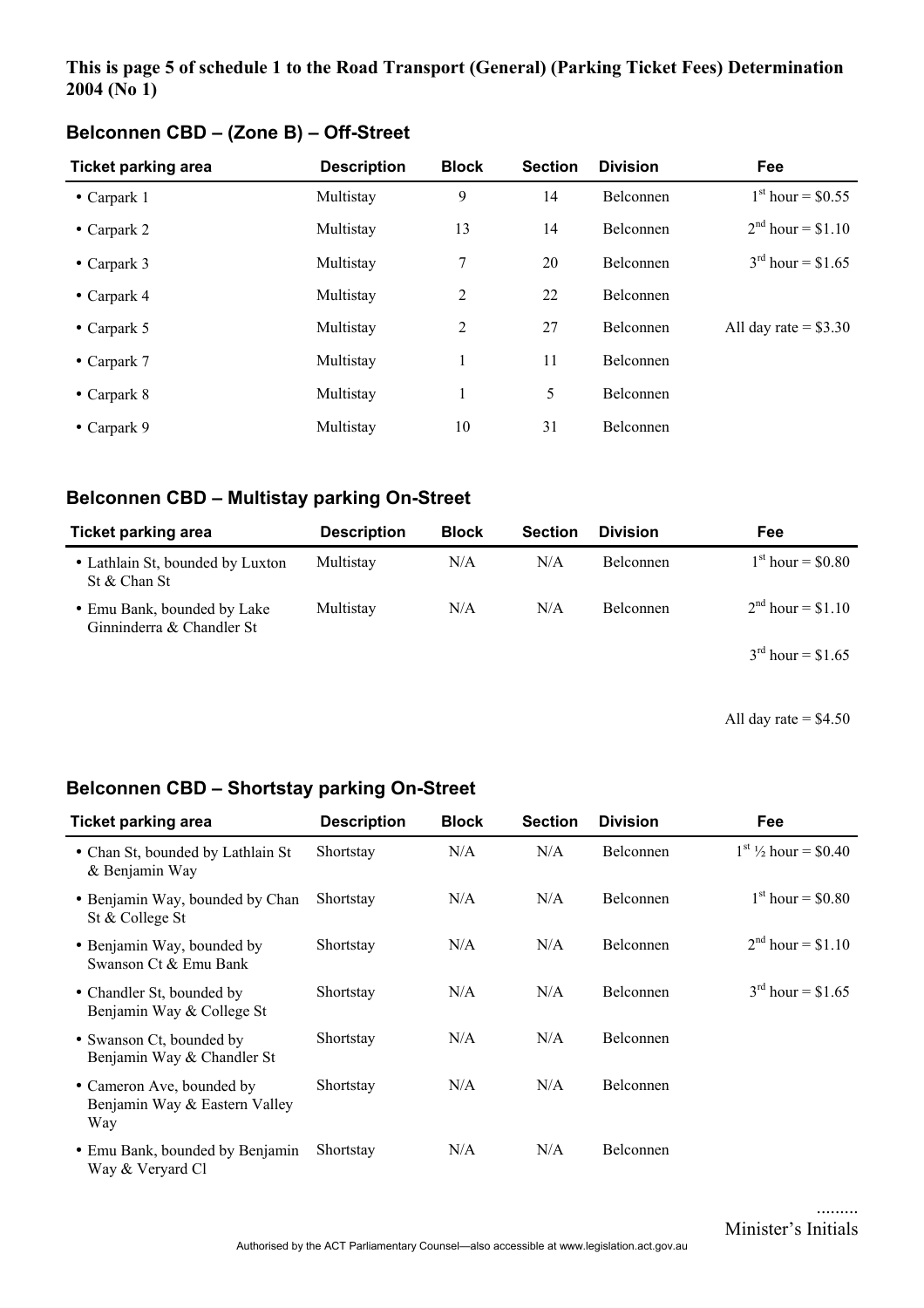#### **This is page 6 of schedule 1 to the Road Transport (General) (Parking Ticket Fees) Determination 2004 (No 1)**

| <b>Ticket parking area</b> | <b>Description</b> | <b>Block</b> | <b>Section</b> | <b>Division</b> | <b>Fee</b>              |
|----------------------------|--------------------|--------------|----------------|-----------------|-------------------------|
| $\bullet$ Carpark 1        | Multistay          |              | 18             | Greenway        | $1st$ hour = \$0.55     |
| • Carpark 2                | Multistay          | 20           | 19             | Greenway        | $2nd hour = $1.10$      |
| • Carpark $3$              | Multistay          | 20           | 19             | Greenway        | $3rd$ hour = \$1.65     |
| • Carpark $6$              | Multistay          | 11           | 2              | Greenway        |                         |
| • Carpark $7$              | Multistay          | 11           | 2              | Greenway        | All day rate $=$ \$4.50 |

# **Tuggeranong CBD – (Zone A) – Off-Street**

# **Tuggeranong CBD – (Zone B) – Off-Street**

| <b>Ticket parking area</b> | <b>Description</b> | <b>Block</b> | <b>Section</b> | <b>Division</b> | Fee                    |
|----------------------------|--------------------|--------------|----------------|-----------------|------------------------|
| • Carpark $4$              | Multistay          |              |                | Greenway        | $1st$ hour = \$0.55    |
| • Carpark $5$              | Multistay          |              |                | Greenway        | $2nd hour = $1.10$     |
|                            |                    |              |                |                 | $3^{rd}$ hour = \$1.65 |
|                            |                    |              |                |                 |                        |

All day rate  $=$  \$3.30

## **Tuggeranong CBD – Multistay parking – On-Street**

| <b>Ticket parking area</b>                             | <b>Description</b> | <b>Block</b> | <b>Section</b> | <b>Division</b> | Fee                    |
|--------------------------------------------------------|--------------------|--------------|----------------|-----------------|------------------------|
| • Reed St, bounded by Soward<br>Way & Anketell St      | Multistay          | N/A          | N/A            | Greenway        | $1st$ hour = \$0.80    |
| • Cowlishaw St, bounded by<br>Anketell St & Athllon Dr | Multistay          | N/A          | N/A            | Greenway        | $2^{nd}$ hour = \$1.10 |
| • Pitman St, bounded by Athllon<br>Dr & Holwell St     | Multistay          | N/A          | N/A            | Greenway        | $3^{rd}$ hour = \$1.65 |
| • Holwell St, bounded by<br>Cowlishaw St & Pitman St   | Multistay          | N/A          | N/A            | Greenway        |                        |

All day rate  $=$  \$4.50

## **Tuggeranong CBD - Shortstay parking – On-Street**

| <b>Ticket parking area</b>                            | <b>Description</b> | <b>Block</b> | <b>Section</b> | <b>Division</b> | Fee                        |
|-------------------------------------------------------|--------------------|--------------|----------------|-----------------|----------------------------|
| • Anketell St, bounded by Pitman<br>St & Reed St      | Shortstay          | N/A          | N/A            | Greenway        | $1^{st}$ 1/2 hour = \$0.40 |
| • Pitman St, bounded by<br>Cowlishaw St & Anketell St | Shortstay          | N/A          | N/A            | Greenway        | $1st$ hour = \$0.80        |
|                                                       |                    |              |                |                 | $2nd$ hour = \$1.10        |
|                                                       |                    |              |                |                 | $3^{rd}$ hour = \$1.65     |